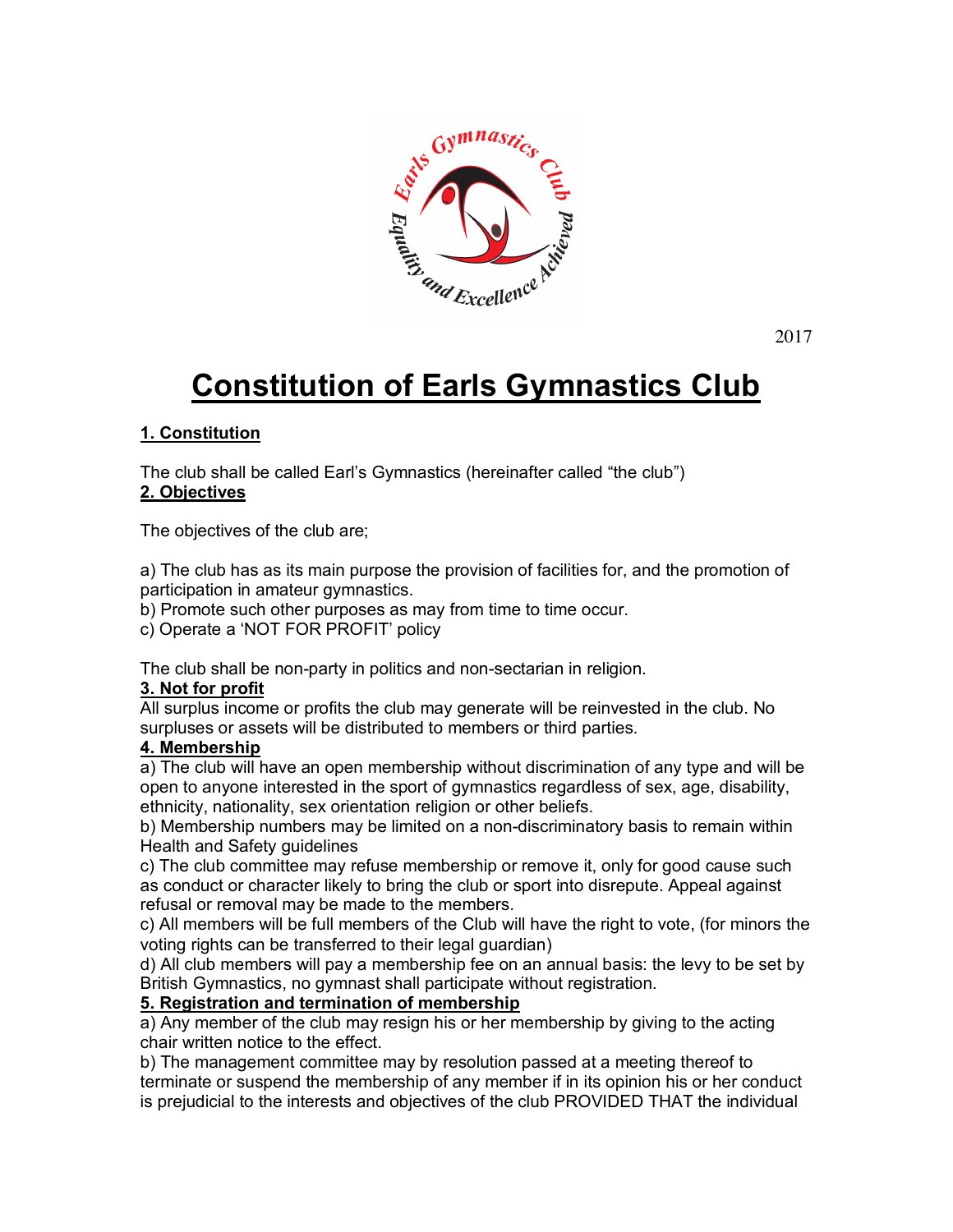member shall have the right to be heard by the management committee before the final decision is made, there shall be a right to appeal to an independent arbitrator made available and provided by the club.

## **6. Committee**

The committee will resign on a 5year cycle to coincide with the new 10year lease taken out at Oldbury 2017, 2022, 2027 each member of the committee will stand down and offer themselves for re-election by the members, the members (or legal guardian if appropriate) are able to nominate any other member for election to the committee by a vote as long as any nominee passes the regulations for a fit and proper person and meet the commitment required.

Committee members wishing to leave the committee of their own volition within the running term should do so in writing giving one months' notice.

From time to time the committee may deem it fit to elect a sub-committee **7. AGM**

An annual general meeting will be held in February at a time and place that is convenient for the members and their legal guardians to be decided by the committee. At any AGM a minimum quorum of three to be present including the Chairman, Secretary and members

## **8. Special general meetings.**

Whenever the Chair feels it is appropriate a special general meeting of the club may be convened. This type of meeting may also be convened upon a requisition made to the chair in writing by at least nine members of the club. Any such requisition shall express the object of the meeting proposed to be called and upon receipt of such a requisition the Chair shall forthwith convene a special general meeting. At least fourteen days notice of every special general meeting, specifying the place, the hour and the day of the meeting and the purpose for which such a meeting has been called.

## **9. Minutes**

The club secretary shall cause minutes to be made of all resolutions and proceedings of all of the meetings and such minutes shall, upon question have a vote taken thereon, either at the meeting or at a subsequent meeting, be signed by the chair and when signed by the chair shall be conclusive evidence of the correctness of the entry. Notes of all meetings will be made available to all members to challenge or approve accordingly.

## **10. Voting**

Except as otherwise provided within these rules, every question provided at management committee or other meeting shall be decided by the majority of the vote of the present and entitled to vote in accordance with these rules and in case of equality of votes, the casting vote will be given by the Chairperson.

## **11. Powers to Borrow**

The members give authorisation to the committee to have 'The Powers to Borrow' to loans funds and create credit term.

## **12. Trustees**

The club may appoint trustees, who shall be empowered to invest or hold in their own names such funds, land and property of the club as the management committee may from time to time direct. On death or registration of any of the trustees, the management committee may at any special general meeting appoint other trustees in place. The number of trustees if appointed shall not be less than two and not more than three.